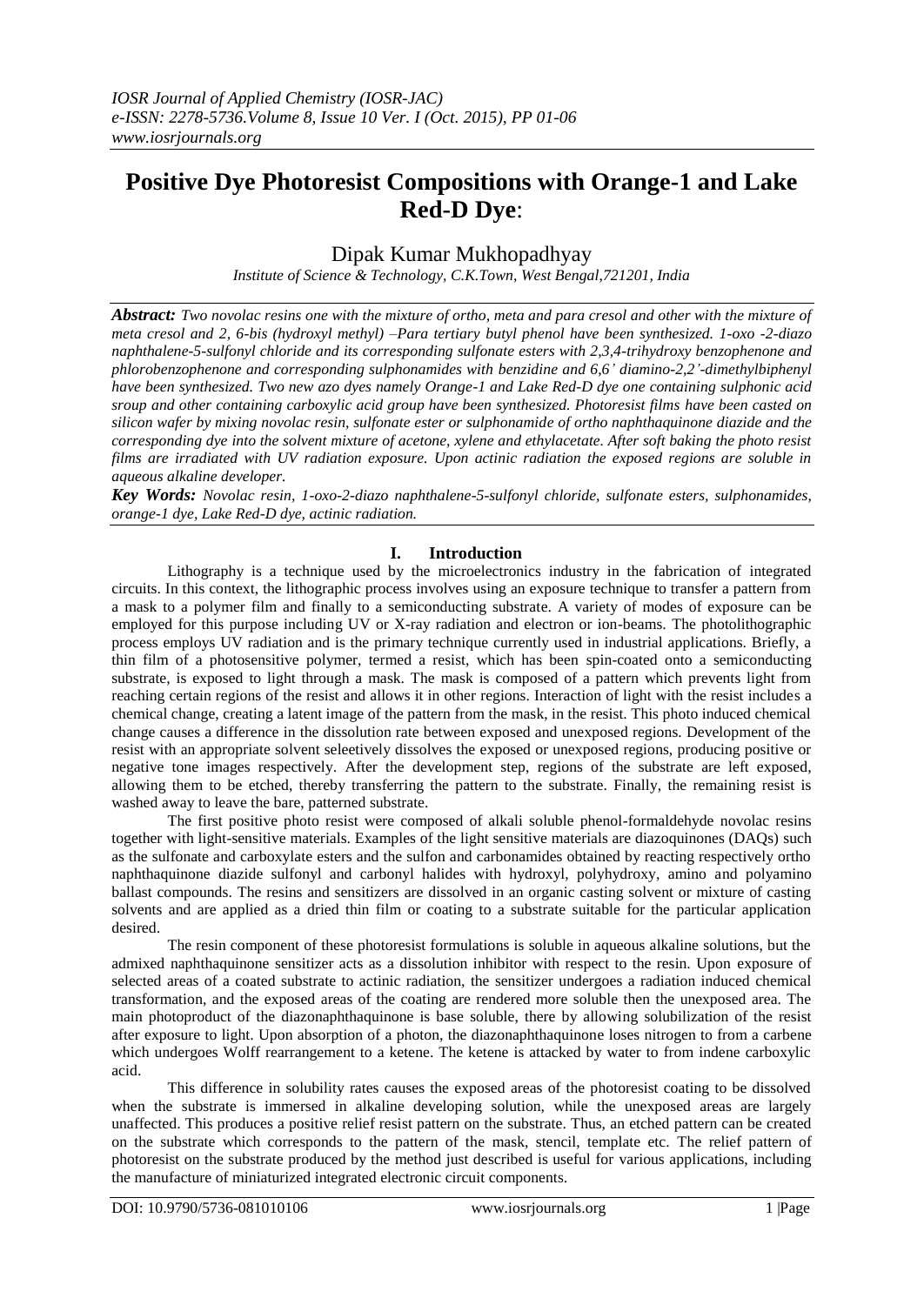The properties of a photoresist composition which are important in commercial practice include the photospeed of theresist,developmentcontrast and resist resolution capability and resist sidewall angle or wall profile and resist adhesion. Increased photospeed is important for a photoresist, particularly in application where light of reduced intensity is employed such as in projection exposure techniques where the light is passed through a series of lenses and monochromatic filters.

Resist resolution refers to the capability of a resist system to reproduce with a given phototool the smallest multiple equal line features of a mask which is utilized during exposure.in many industrial applications, particularly in the manufacture of miniaturized electronic components, a photoresist is required to provide a high degree of resolution for very narrow lines.

The positive photoresist compositions and processes provided in this invention dramatically improve performance properties on reflective semiconducting substrates while maintaining adequate photospeed. Photoresist absorbance in this compositions is increased by the addition of two dyes mainly orange-1 and Lake Red-D dye. These two dyes enhances the dissolution rate of the exposed photoresist in developer because the dyes contain one sulfonic acid and one carboxylic acid group respectively.

## **II. Experimental**

## **2.1. Preparation of Novolac Resin:**

#### **2.1.1. Preparation of Novolac Resin from the mixture of ortho, meta and para cresol:**

A one liter four-neck resin kettle equipped with a stirrer, heating source, thermometer, variable reflux ratio distilling head and a nitrogen inlettube was charged with 70.0g meta cresol, 84.0g para cresol, 9.0g ortho cresol, 17.0g of 36.9% formalin, 5ml deionized water and 3.0g oxalic acid dihydrate. The mixture was heated to about  $60^{\circ}$ c at which point an exothermic condensation reaction ensured. When the reaction mixture temperature reached about  $100^{\circ}$ c, 68.0g of 36.9% formalin was added in about 30 minutes. The reaction was then allowed to continue for about 4 hours at reflux temperature.The more volatile components in the reaction mixture were removed by distillation at ambient pressure under a constant flow of nitrogen. When the temperature of the reaction mixture reached about  $220^{\circ}$ c, a partial vacuum pressure was applied and was gradually increased until a maximum vacuum of 7 mm Hg was achieved, and the mixture was at about  $228^\circ$ c. the liqufied resin remaining in the kettle was poured into a tray under nitrogen and allowed to cool and solidify.

#### **2.1.1. Preparation of Novolac Resin with the mixture of meta cresol and 2,6-Bis (hydroxymethyl) para tertiary butyl phenol:**

A phenolic resin rich in alternating phenolic copolymer block segments was formed by 52.0g of meta cresol, 67.2g of 2, 6-bis (hydroxymethyl) PTBP and 2 g oxalic acid dihydrate in a solvent mixture of 4 ml deionized water and 20 ml ethyl cellosolve acetate. The reaction mixture was heated to about  $70^{\circ}$ c to initiate the reaction forming the copolymer block segments. At  $102^\circ$ c, 3.3g of 36.9% formaldehyde was added in 5 minutes to the reaction mixture to form substantially meta cresol formaldehyde block segments and to chemically bond these segments to the previously formed copolymer blocks. After heating the mixture at reflux for 3 hours, the amount of heat was increased to remove the water and solvent by distillation. Partial vacuum was applied at about  $220^{\circ}$ c and gradually incrased to 4 mm Hg to remove the unreacted monomers. The copolymer was poured from the reaction kettle and allowed to cool.

#### **2.2 Preparation of 1-oxo-2-diazo naphthalene -5-sulfonyl chloride:**

3.0g of sodium 1-diazo-1, 2-naphthaquinone-5-sulfonate was taken in a foil covered flask.14 ml of chlorosulfonic acid was carefully added to the flask so as to maintain the reaction temperature below  $60^{\circ}$ c. The reaction mixture was heated with stirring for 30 minutes at  $65^{\circ}$ -70 $^{\circ}$ c. The mixture was then allowed to cool in an icebath and added 100ml cold water dropwise such that the reaction temperature did not exceed  $75^{\circ}$ c. The yellow precipitate of 1-diazo-1, 2-naphthaquinone-5-sulfonyl chloride was collected with vacuum filtration.

#### **2.3 Preparation of sulfonate esters and sulfonamides of 1-oxo-2-diazo naphthalene-5-sulfonyl chloride: 2.3.1. Preparation of ortho naphthaquinone diazide sulfonate ester of 2,3,4-trihydroxybenzophenone:**

To a 250 ml flask equipped with a constant temperature bath, thermometer, magnetic stirrer were added 5.5g (0.025 mols) of 2,3,4-trihydroxybenzophenone, 7.5g (0.028 mols) of 1-oxo-2-diazonaphthalene-5-sulfonyl chloride and 100 ml of reagent grade acetone. While the mixture was maintained at  $30^{\circ}$ c; 14.25g of 12% sodium carbonate was added dropwise over 5 minutes. After the base addition, the reaction mixture was allowed to stir for 30 minutes at about  $30^{\circ}$ c. 2.5 ml of concentrated hydrochloric acid was then slowly added to the mixture while keeping its temperature below  $30^{\circ}$ c. The reaction solution was filtered to remove the bulk of sodium chloride and the filtrate was added to 500 ml 1% hydrochloric acid. The precipitated solid was stirred for 1 hour, filtered and collected.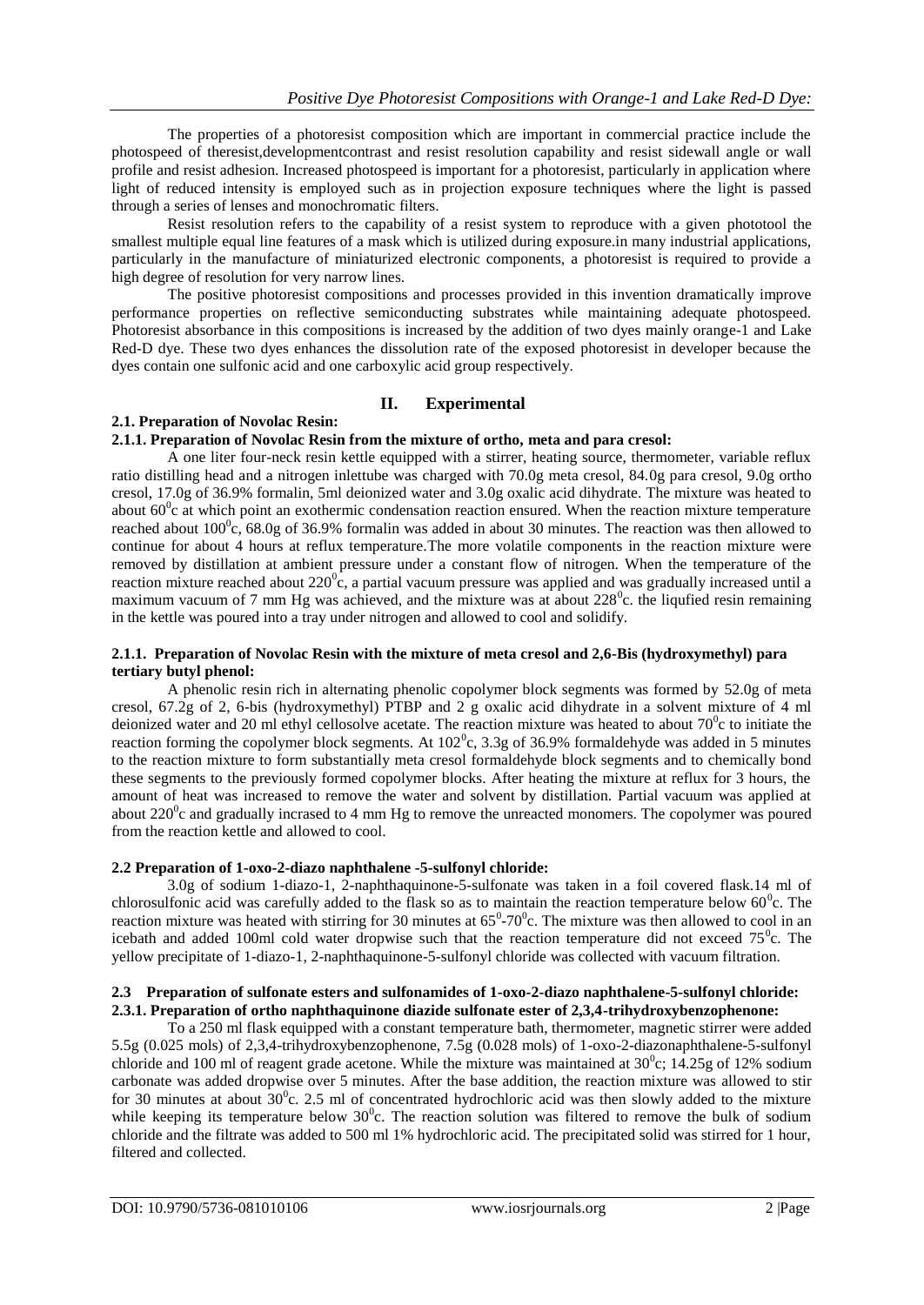#### **2.3.2. Preparation of ortho naphthaquinone diazide sulfonate ester of phlorobenzophenone:**

To a 250 ml flask equipped with a constant temperature bath, thermometer, magnetic stirrer were added 11.5g (0.05 mols) of phlorobenzophenone, 13.4g (0.05 mols) of 1-oxo-2-diazo naphthalene-5-sulfonyl chloride and 115 ml of reagent grade acetone. While the mixture was maintained at  $30^{\circ}$ c, 28g of 12% sodium carbonate was added dropwise over 10 minutes. After the base addition, the reaction mixture was allowed to stir for 40 minutes at  $30^{\circ}$ c. 5ml of concentrated hydrochloric acid was then slowly added to the mixture while keeping its temperature at  $30^{\circ}$ c. The reaction solution was filtered to remove bulk of sodium chloride and the filtrate was added to 1000 ml 1% hydrochloric acid. The precipitated solid was stirred for 1 hour, filtered and collected.

#### **2.3.3. Preparation of orthonaphthaquinone diazide sulphonamide of benzidine:**

In a 250 ml flask equipped with constant temperature bath, thermometer, magnetic stirrer were added 13.4 g (0.05 mols) diazonaphthaqninone sulfonyl chloride, 9.2 g (0.05 mols) benzidine and 100 ml of tetrahydrofuran. The mixture was stirred for 30 minutes at room temperature. To this reaction mixture 6 ml triethylamine was added dropwise with stirring and allowed to stir for 1 hour. 500 ml of cold water was added to the reaction mixture and chilled in an ice-bath to precipitate out the product. The product was collected using vacuum filtration, washed it with cold water until the washings were colourless, air dried and washed with petroleum ether.

#### **2.3.4. Preparation of ortho naphthaquinone diazide sulphonamide of 6, 6'-diamino-2, 2' dimethylbiphenyl:**

In a 250 ml flask equipped with constant temperature bath, thermometer, magnetic stirrer were added 13.4g (0.05 mols) diazonaphthaquinone sulfonyl chloride, 10.60g (0.05 mols) 6,6'-diamino-2,2' dimethylbiphenyl and 115 ml tetrahydrofuran. The mixture was stirred for 40 minutes at room temperature. To this reaction mixture 6 ml triethylamine was added dropwise with stirring and allowed to stir for 1 hour. The reaction mixture was then poured into 500 ml of cold water and chilled in an ice-bath to precipitate out the product. The product was collected using vacuum filtration, washed it with cold water until the washings were colourless, air dried and washed with petroleum ether.

#### **2.4. Preparation of azo dye:**

#### **2.4.1. Preparation of orange-1:**

2.6 g of sulphanilic acid 0.7 g of sodium carbonate and 25 ml of water were taken in a 250 ml beaker. The mixture was warmed until a clear solution was obtained. The mixture was then cooled to  $5^\circ$ c. Now a solution was prepared by adding 1.0 g sodium nitrite in 10 ml water in a 100 ml beaker. The sodium nitrite solution were added to the above reaction mixture. Now a solution of 3.0 ml concentrated hydrochloric acid and 15 g ice with 10 ml water was prepared in a 100 ml beaker. The above prepared solution were added very slowly with stirring into 250 ml beaker. 1.8 g of 1-naphthol in 10 ml cold 10% sodium hydroxide with 25 ml of water were dissolved in a 500 ml beaker. The mixture was cooled to  $5^\circ$ c. In this solution the above prepared solution was added with stirring. Dyestuff separated out as a crystalline paste. After 10 minutes, the mixture was heated until all the solid dissolved. Now 5 g sodium chloride was added to the mixture and warmed. The solution was allowed to cool for 30 minutes and then in ice-bath until crystallization completed. The dye was filtered and dried.



#### **2.4.2. Preparation of Lake Red-D dye:**

2.6 g anthranilic acid, 0.7 g of sodium carbonate and 25 ml water were taken in a 250 ml beaker. The mixture was warmed until a clear solution was obtained. The mixture was then cooled to  $5^\circ$ c. Now a solution of 1.09 g sodium nitrite in 10ml water was added to the above prepared solution. Now a solution of 3 g concentrated hydrochloric acid and 15 g ice with 10 ml water was prepared in a 100 ml beaker. The above prepared solution was added very slowly with stirring to 250 ml beaker. 1.8 g of 2-naphthol was dissolved in 10 ml 10% sodium hydroxide in a 500 ml beaker. The mixture was cooled to  $5^{\overline{0}}$ c. The diazonium salt solution was then added to the solution of 2-naphthol with stirring. Dyestuff separated out as a crystalline paste. After 10 minutes the mixture was heated until all the solid dissolved. 5 g of sodium chloride was then added and warmed. The solution was allowed to cool for 30 minutes then in ice-bath until crystallization completed. The dye was filtered and dried.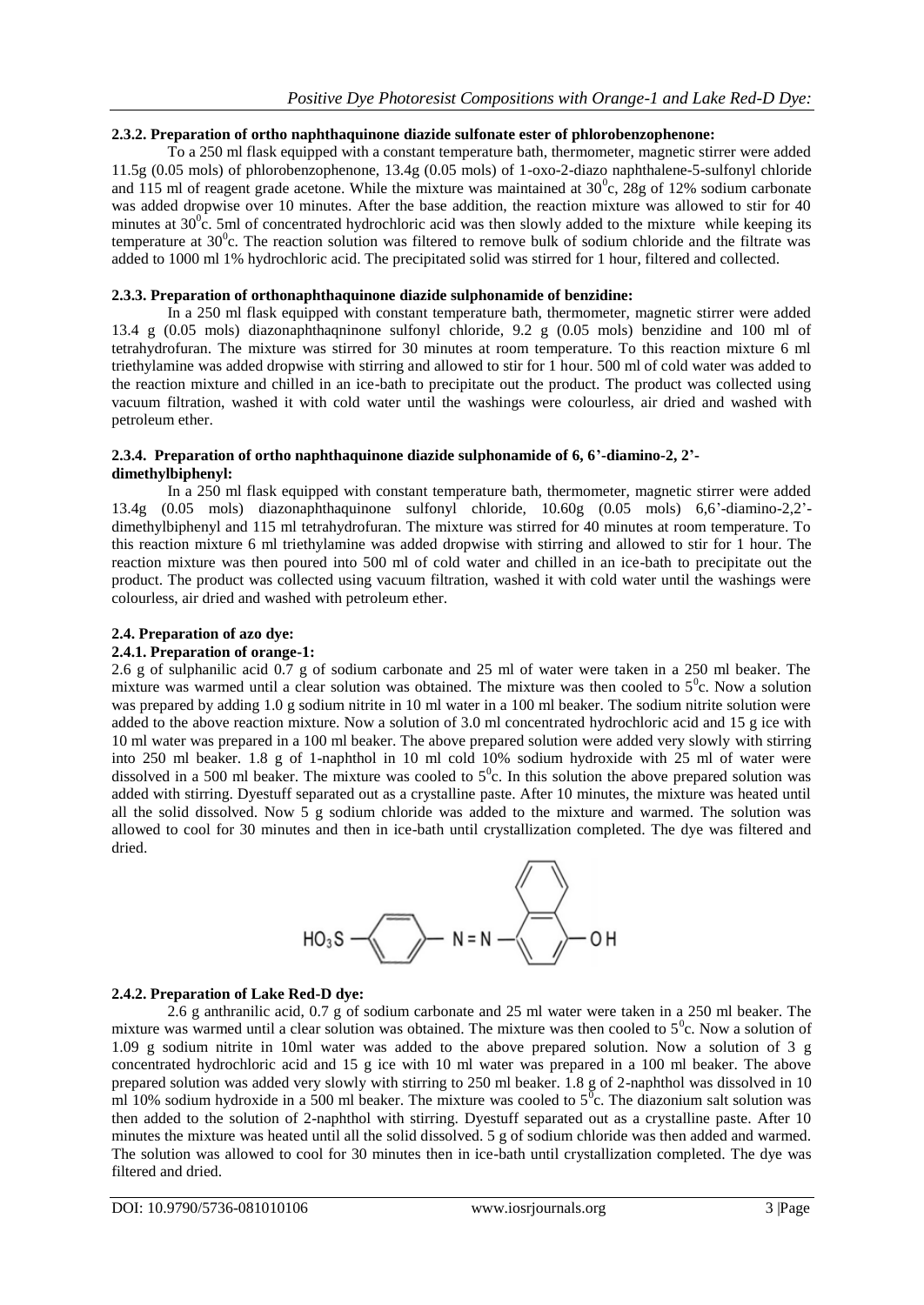

#### **2.5 Photoresist compositions with different dye compounds: Example-1**

A Photoresist composition was prepared by dissolving 2.4 g of the naphthaquinone diazide sulfonate ester, 0.2 g of the orange-1 dye and 9.9 g of the novolac resin into a solvent mixture of 22.4 g of acetone, 11.2 g of xylene and 3.7 g of ethylacetate. The resist composition was evaluated by dip coating a film onto silicon wafer. The film was then baked at  $100^{\circ}$ c for 30 minutes in a convection oven. The coated substrate was then image wise exposed to radiation in the near ultra violet region, in any desired exposure pattern produced by using suitable masks, stencils, templates etc. The exposed, resist coated substrate was then contacted with aqueous alkaline developer for 60 seconds until all the resist coating was dissolved from the image wise exposed areas.

## **Example-2**

A Photoresist composition was prepared by dissolving 2.4 g of the naphthaquinone diazide sulfonate ester, 0.2 g of the Lake Red-D dye and 9.9 g of the novolac resin into a solvent mixture of 22.4 g of acetone, 11.2 g of xylene and 3.7 g of ethylacetate. The resist composition was evaluated by dip coating a film onto silicon wafer. The film was then baked at  $100^{\circ}$ c for 30 minutes in a convection oven. The coated substrate was then image wise exposed to radiation in the near ultra violet region, in any desired exposure pattern produced by using suitable masks, stencils, templates etc. The exposed, resist coated substrate was then contacted with aqueous alkaline developer for 60 seconds until all the resist coating was dissolved from the image wise exposed areas.

#### **Example-3**

A photoresist composition was prepared by dissolving 2.4 g of the naphthaquinone diazide sulfonate ester, 0.1 g of the orange-1 dye and 0.1 g of the Lake Red-D dye and 9.9 g of the novolac resin into a solvent mixture of 22.4 g of acetone, 11.2g of xylene and 3.7 g of ethyl acetate. The resist composition was evaluated by dip-coating a film onto silicon wafer. The film was then baked at  $100^{\circ}$ c for 30 minutes in a convection oven. The coated substrate was then image wise exposed to radiation in the near ultra violet region in any desired exposure pattern produced by using suitable masks, stencils, templates etc. The exposed, resist coated substrate was then contacted with aqueous alkaline developer for 60 seconds until all the resist coating was dissolved from the image wise exposed areas.

#### **Example-4**

A photoresist composition was prepared by dissolving 2.4 g of the naphthaquinone diazide sulphonamide, 0.2 g of the orange-1 dye and 9.9 g of the novolac resin into a solvent mixture of 22.4 g of acetone, 11.2g of xylene and 3.7 g of ethyl acetate. The resist composition was evaluated by dip-coating a film onto silicon wafer. The film was then baked at 100<sup>°</sup>c for 30 minutes in a convection oven. The coated substrate was then image wise exposed to radiation in the near ultra violet region in any desired exposure pattern produced by using suitable masks, stencils, templates etc. The exposed, resist coated substrate was then contacted with aqueous alkaline developer for 60 seconds until all the resist coating was dissolved from the image wise exposed areas.

#### **Example – 5**

A photoresist composition was prepared by dissolving 2.4 g of the naphthaquinone diazide sulphonamide, 0.2g of the Lake Red-D dye and 9.9 g of the novolac resin into a solvent mixture of 22.4g of acetone, 11.2g of xylene and 3.7g of ethylacetate. The resist composition was evaluated by dip-coating a film onto a silicon wafer. The film was the baked at  $100^{\circ}$ C for 30 minutes in a convection oven. The coated substrate was then image wise exposed to radiation in the near ultra violet region, in any desired exposure pattern produced by using suitable masks, stencils, templates etc. The exposed, resist coated substrate was then contacted with aqueous alkaline developer for 60 seconds until all the resist coating was dissolved from the image wise exposed areas.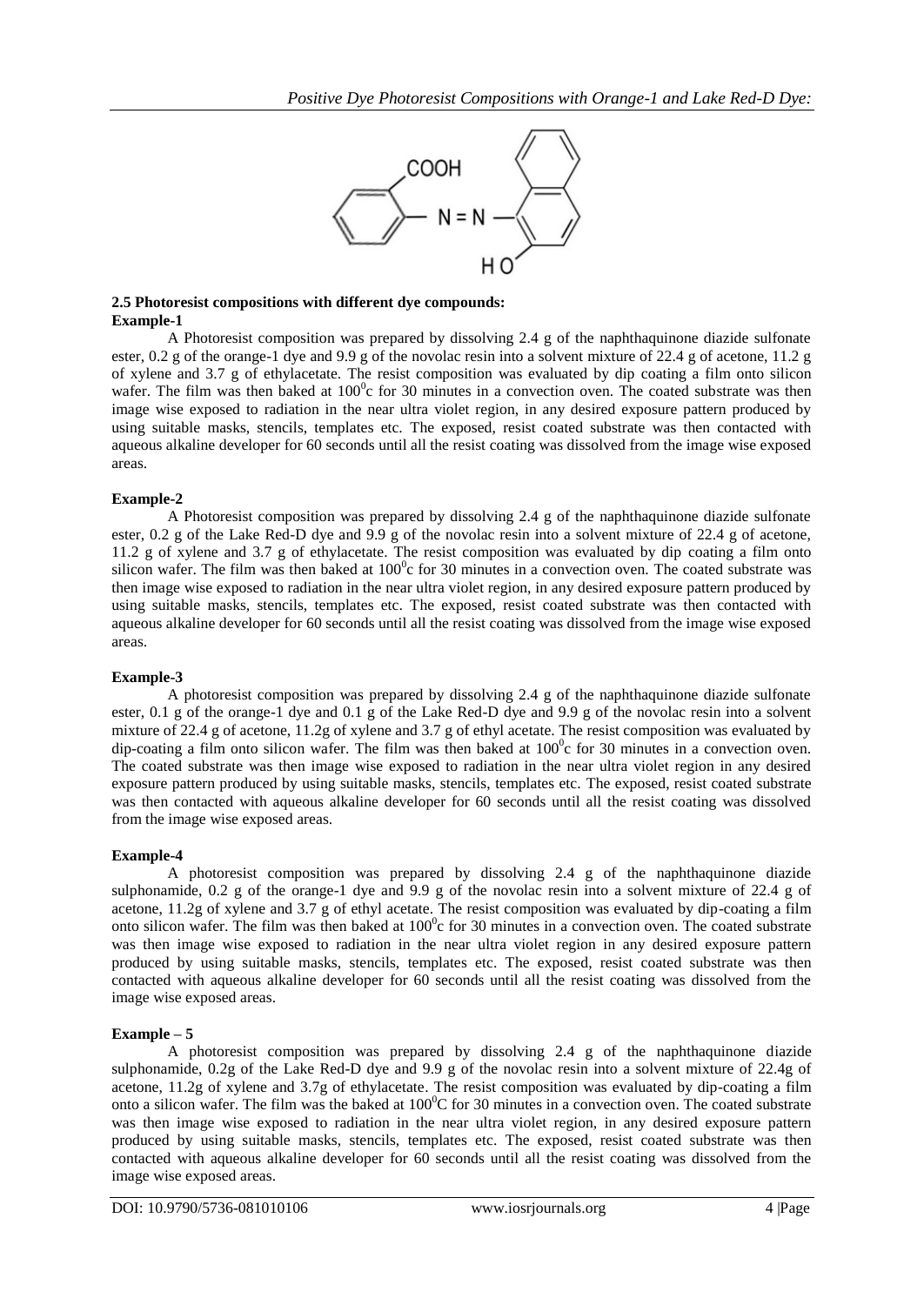#### **Esample –6**

Aphotoresist composition was prepared by dissolving 2.4g of the naphthaquinone diazide sulphonamide, 0.1 g of the orange-1 dye, 0.1g of the Lake Red- D dye and 9.9 of the novolac resin in to a solvent mixture of 22.4g of acetone, 11.2 g of xylene and 3.7g of ethyl acetate. The resist composition was evaluated by dip coating a film onto a silicon wafer. The film was then baked at  $100^{\circ}$  C for 30 minutes in a convetion oven. The coated substrate was then image wise exposed to radiation in the near ultra violet region, in any desired exposure pattern produced by using suitable masks, stencils, templates etc. The exposed, resist coated substrate was then contacted with aqueous alkaline developer for 60 seconds, until all the resist coating was dissolved from the image wise exposed areas.

#### **III. Result and Discussion:**

The following combination of properties of the novel dyed positive photoresist compositions of the present invention are distinctly better than the photoresist compositions of the prior art:(1)The novel dyes namely orange-1 and LakeRed-D dye are soluble in aqueous alkaline developer and does not significantly inhibit the dissolution rate of the exposed photoresist film in aqueous alkaline developers,(2)The dye does not significantly harm deep-UV curing processes of the photoresist film.(3) The dyed photoresist compositions have substantially better resolution,(4) The dyed photoresist compositions require less exposure energy than prior dyed photoresist compositions,(5)The novel dyes are non-volatile and are not readily sublimed from the resist film and (6)The novel dyed photoresist composition are stable for at least one year with out forming precipitates.

The new positive photoresist compositions containing aqueous alkaline soluble orange-1 and Lake Red-D dyes which have the advantage of high resolution, improved photospeed, deep-UVcurable,and high absorbance, excellent stability ,non volatility and patterning method using the compositions of the present invention.

The persent invention provides novel photoresist compositions which contain highly absorbant actinic orange-1 and LakeRred-D dyes highly soluble in both casting solvent and aqueous alkaline developer,high resolution novolac resin,and high resolution photoactive component with several diazoquinone groups per molecule dissolved into safer solvents with high solvency power. The compositions of the present invention have the advantages of high resolution capability,improved control of reflection, effects high unexposed film thickness remaining after development ,increased photoresist stability and low required exposure dose.Enhancing the actinic absorbance of positive photoresist diminishes undesirable reflection phenomena.The absorbance at the wavelength of irradiation can be enhanced through the addition of dye to the photoresist.The optimal dye should have the following properties:highly absorbing from 365nm to436nm in the spectral region to allow use of the same composition on a variety of photolithographic exposure equipment,high solubility in the photoresist solvent, self lifeof at least 6 months,solubility in aqueous alkaline developers,does not sublime significanthly during baking processing,does not significantly harm deep-UV curing processing and does not reduce significantly the dissolution rate of exposed photoresist in developer solution.

The orange-1 and Lake Red-D dyes used in the compositions of the present invention have good solubility in the casting solvent and aqueous alkaline developer. Solubility in the casting solvent is a complex chemical phenomenon thatdepends upon the chemical nature of the individual photoresist components,including the chemical functionality, type and nature of bonding,polarity,flexibility and shapes of thesolvent and dye molecules. Solubility in the aqueous alkaline developer is primarily determined by the type and the number of the acidic hydrophilic groups. Examples of acidic hydrophilic substituents include acid groups and hydroxyl groups. The location and intensity of the ultraviolet/visible absorption spectrum of the dye is determined by the electronic nature of the individual dye molecule and its interaction with the other molecules in the photoresist compositions .

The most preferred solvent composition of this invention are ,blends of acctone,xylene and ethyl acetate.These solvents give a useful combination of low required exposure dose,good solvency,low toxicity useful volatility.

The most preferred compositions of the percent invention include from about 75 to about 92 percent of a mixture of base soluble phenolic resin and a dye or mixture of dyes,the proportions by weight of said dyes are about 0.4 percent to about 8 percent of the weight of resin and from about 8 to about 25 percent of a ortho quinine diazide sulfonate ester or sulphonamide.

#### **IV. Conclusion**

This article summarizes the recent development of phositive dye photoresist composition with two novel azo dyes namely orange-1 and Lake-Red D dye.The dyes contain one sulphonic acid group and one carboxylic acid group respectively.This novel positive dyed photoresist are distinctly better than the photoresist composition of the prior art.The novel two dyes namely orange-1 and Lake Red-D dye are soluble in both the